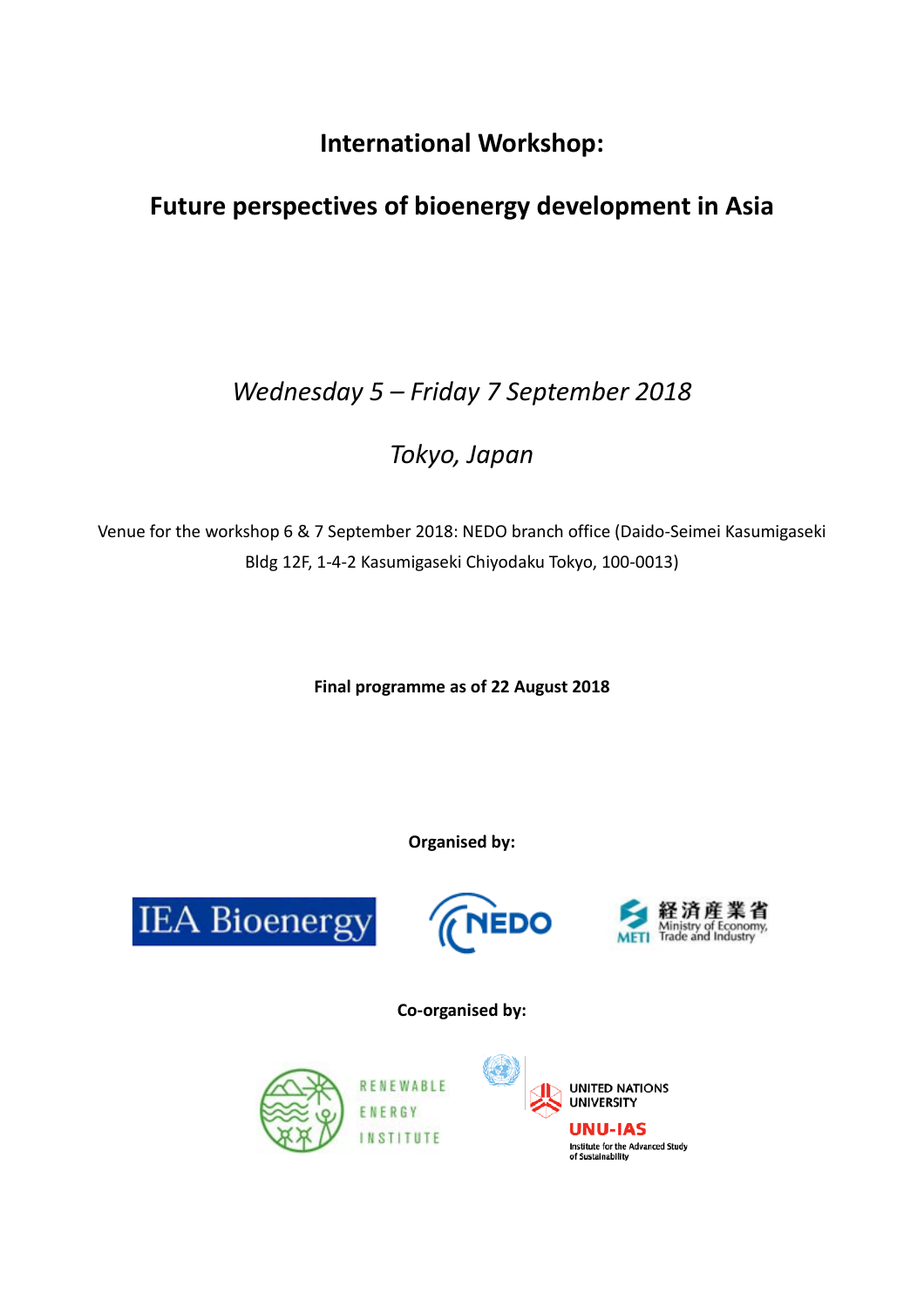#### **Background: rapid growth for bioenergy in Asia**

Many East and Southeast Asian countries see rapid development in the use of both liquid and solid biomass for modern bioenergy. Apart from using domestic biomass, Japan and South Korea have started to import large volumes of wood pellets for cofiring with coal from countries in the Pacific Rim such as Indonesia, Vietnam and Western Canada. In Thailand, Malaysia, Indonesia and several other Asian countries, the trade and use of liquid biofuels in transport and the modern use of solid agro-residues for combustion and anaerobic digestion is increasing rapidly, facilitated by conducive support frameworks.

At the same time, during this development, stakeholders are exposed to many of the issues that many existing member countries of IEA Bioenergy have already experienced: difficulties in establishing high-quality biomass commodities, adapting existing equipment to the use of biomass, optimization of supply chains, sustainability assurance, etc. These are all issues where East and Southeast Asian countries would likely benefit from experience gained in IEA Bioenergy countries. At the same time, many Asian countries have relevant experience to share with the current IEA Bioenergy member countries. However, membership of IEA Bioenergy from this region is currently limited to Japan and South Korea.

#### **Aims of this workshop:**

IEA Bioenergy organizes a workshop in cooperation with NEDO / METI with support from the REI in Japan on **potential technical and organizational improvements of biomass supply chains**, including pretreatment technologies, bio-refineries, logistics/trade, final conversion/end-use and overarching topics such as **sustainability assurance frameworks and policy support options**. This workshop on the one hand provides such technical information to Asian member countries, but also information on the activities of IEA Bioenergy to support the decision making process for membership. The target group for the workshop therefore consists of industrial stakeholders as well as policy makers, academics and local biomass associations (preliminary contacts in various countries are available in several IEA Bioenergy Tasks).

The organization of this workshop is led by IEA Bioenergy Task 32 (Biomass Combustion and Cofiring) and Task 40 (Sustainable Biomass Markets and Trade) and the IEA Bioenergy Executive Committee, with additional inputs from other IEA Bioenergy members on the Pacific Rim (Korea, Australia, New Zealand and Canada). Practical local organization (hosting) of the event is provided by NEDO / METI.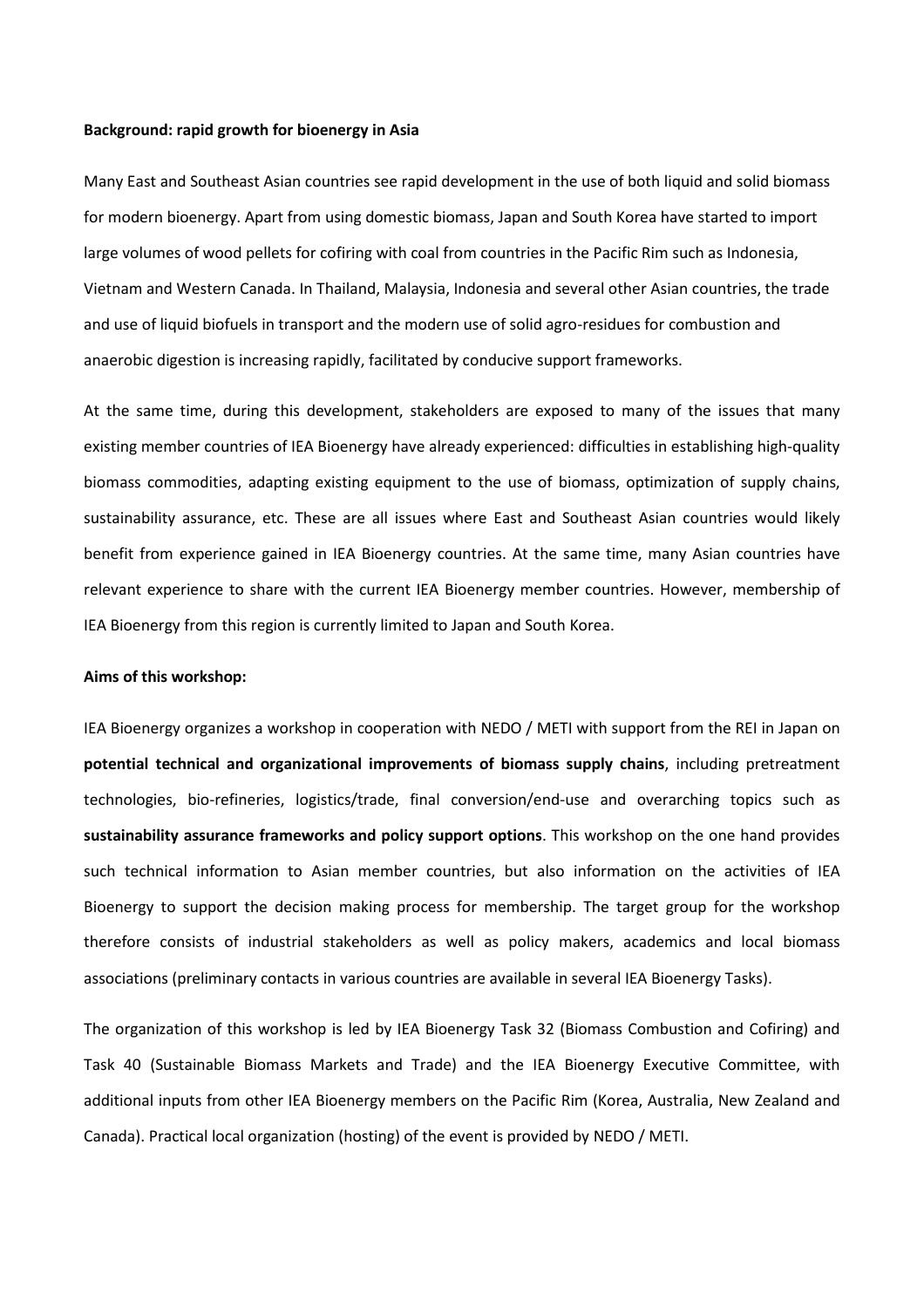## **Optional site visit**

### **Wednesday 5 September:**

| 13:00 | Departure by bus from SHINBASHI ATAGOYAMA TOKYU REI HOTEL.                                     |
|-------|------------------------------------------------------------------------------------------------|
|       | Visit to Showa Shell Kawasaki Biomass Power Plant (49MWe using wood chips and palm             |
|       | kernel shells). There is only place for 20 participants, which will be allotted on first-come, |
|       | first-serve basis.                                                                             |
|       |                                                                                                |
| 17:00 | Return at SHINBASHI ATAGOYAMA TOKYU REI HOTEL                                                  |

### **Keihin Biomass Power**

The study tour will take place on Wednesday 5th September 2018. A bus will depart from SHINBASHI ATAGOYAMA TOKYU REI HOTEL at 13:00 hours and go to Showa Shell Kawaski Biomass Plant (49 MWe using wood chips and palm kernel shells). For more information, see [http://www.showa-shell.co.jp/english/pre](http://www.showa-shell.co.jp/english/press_release/pr2013/0807.html) [ss\\_release/pr2013/0807.html](http://www.showa-shell.co.jp/english/press_release/pr2013/0807.html)



Please indicate on the registration form that you are planning to attend the study tour. There are no costs involved, however, there are a limited number of seats.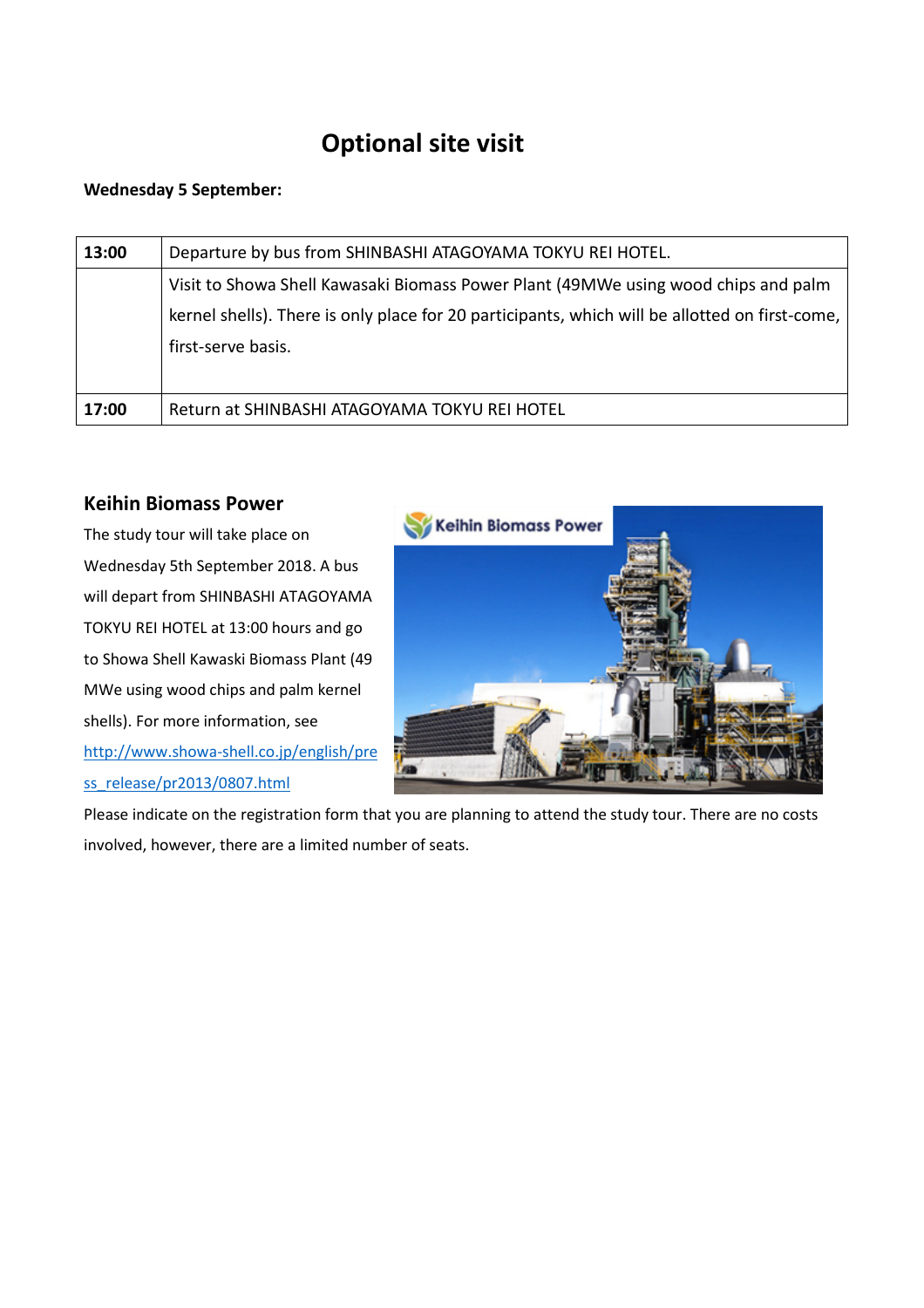# **Programme - Thursday 6 September: Workshop part 1**

| 08:30              | Registration                                                                            |  |  |
|--------------------|-----------------------------------------------------------------------------------------|--|--|
| 09:00              | <b>Opening remarks</b>                                                                  |  |  |
|                    | Mr. Hiroyuki Kondo, NEDO, Director General of new energy department                     |  |  |
| 09:05              | Keynote speech                                                                          |  |  |
|                    | Mr. Jim Spaeth, U.S. Department of Energy, Chair of IEA Bioenergy: Introduction to      |  |  |
|                    | the IEA Bioenergy TCP                                                                   |  |  |
|                    | Takuya Yamazaki, Director, New and Renewable Energy Division, Agency for Natural        |  |  |
|                    | Resources and Energy, METI: Japan's Renewable Energy Policy                             |  |  |
| 09:30              | Session 1: Setting the scene - An overview of Asian bioenergy policy and market         |  |  |
|                    | Moderator: Kees Kwant, RVO, the Netherlands                                             |  |  |
|                    | China: Dr. Dou Kejun, Senior Bioenergy Adviser, China National Renewable Energy<br>—    |  |  |
|                    | Centre, Industry Coordination Dep.                                                      |  |  |
|                    | South Korea: Mr. Jin-Suk Lee, Korea Institute of Energy Research<br>-                   |  |  |
|                    | Malaysia: Mr. Timothy Ong, Head of International Biomass Strategy Delivery Unit<br>-    |  |  |
|                    | Vietnam: Ms. Khanh Nguyen, Renewable Energy Advisor, Deloitte Consulting                |  |  |
|                    | Indonesia: Mrs. Andriah Feby Misna, Director of Bioenergy, Directorate General of<br>-  |  |  |
|                    | New and Renewable Energy (DGNRE) under the Ministry of Energy and Mineral               |  |  |
|                    | Resources (to be confirmed)                                                             |  |  |
| 11:00 Coffee break |                                                                                         |  |  |
| 11:15              | Session 2: Establishing a sustainable international supply chain                        |  |  |
|                    | Moderator: Prof. Martin Junginger, Utrecht University / Leader of Task 40 IEA Bioenergy |  |  |
|                    | Speakers / panelists:                                                                   |  |  |
|                    | Overview of solid and liquid biomass trade globally and emerging in SE and East Asia    |  |  |
|                    | / Pacific Rim; highlights of the global wood pellet study of Task 40: Prof. Martin      |  |  |
|                    | Junginger, Utrecht University                                                           |  |  |
|                    | Showcase pretreatment: impact of torrefaction pretreatment on costs delivered CIF       |  |  |
|                    | in Japan and on supply chain GHG emissions: Mr. Michael Wild, International             |  |  |
|                    | <b>Biomass Torrefaction Council</b>                                                     |  |  |
|                    | Experiences in Japan: Mr. Issei Sawa, President, Nippon Environmental Energy            |  |  |
|                    | Development Co., LTD.                                                                   |  |  |
|                    | Q&A session: how to realize sustainable international supply chain – panel discussion   |  |  |
|                    | 12:45 Lunch break, sponsored by SBP                                                     |  |  |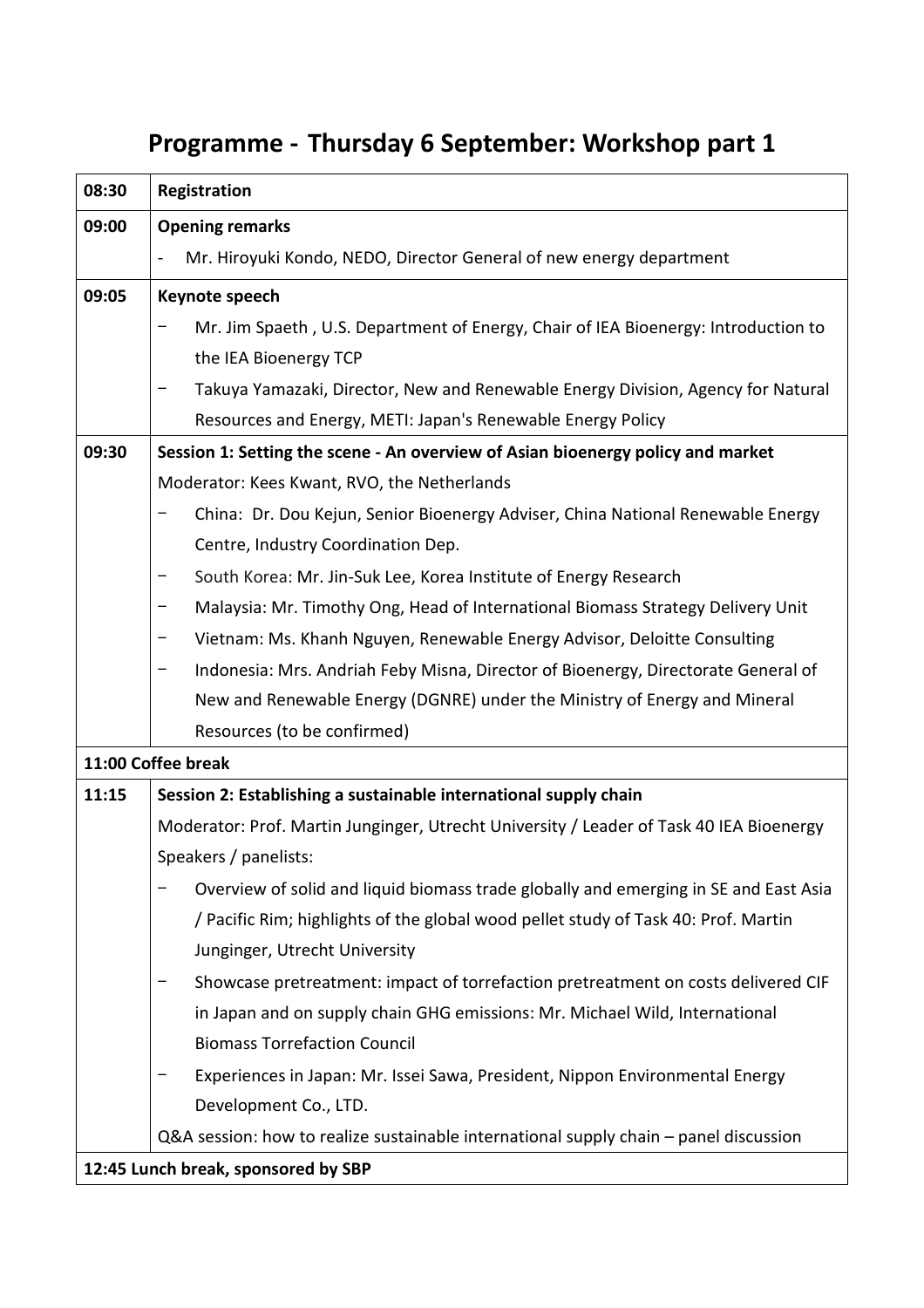|       | Sustainable Biomass Program                                                            |  |  |
|-------|----------------------------------------------------------------------------------------|--|--|
| 14:00 | Session 3: Experiences of large scale application of biomass                           |  |  |
|       | Moderator: Mr. Jaap Koppejan / Leader of Task 32 IEA Bioenergy                         |  |  |
|       | Speakers / panelists:                                                                  |  |  |
|       | Overview of global experience with different cofiring configurations, fly ash          |  |  |
|       | utilisation options: Jan Middelkamp, DNV GL, Netherlands                               |  |  |
|       | Commercial experiences on full conversions to white and black pellets: Brian Mori,     |  |  |
|       | Director of Innovation, Renewable Generation, Ontario Power Generation                 |  |  |
|       | Co-firing and biomass utilization of Japan's coal power plants: Dr. Kinya Sakanishi,   |  |  |
|       | Fukushima Renewable Energy Institute, AIST (FREA)                                      |  |  |
|       | Question and answer session: how to make use of existing coal infrastructure in an     |  |  |
|       | optimal way with available biomass resources - discussion with the panel               |  |  |
|       | 15:30 Coffee break                                                                     |  |  |
| 15:45 | <b>Session 4: Sustainability of biomass:</b>                                           |  |  |
|       | Moderator: Tomas Kåberger, Chair of Executive Board of the Renewable Energy Institute  |  |  |
|       | and Professor of Industrial Energy Policy at Chalmers University of Technology (TBC)   |  |  |
|       | Intro: why is sustainability important, overview of developments in the EU and other   |  |  |
|       | IEA Bioenergy member countries (past and perspectives for future): Kees Kwant,         |  |  |
|       | <b>RVO</b>                                                                             |  |  |
|       | Overview of results from the IEA Bioenergy Inter-task project on realizing sustainable |  |  |
|       | supply chains: Martin Junginger, Utrecht University                                    |  |  |
|       | How to monitor and govern sustainability: existing certification systems for solid and |  |  |
|       | liquid biomass: Carsten Huljus, CEO Sustainable Biomass Program (SBP)                  |  |  |
|       | Sustainable biomass procurement for Japan's bioenergy sector: Takanobu Aikawa,         |  |  |
|       | Renewable Energy Institute                                                             |  |  |
|       | Question and answer session: how to implement sustainability governance schemes in     |  |  |
|       | Asia - discussion with the panel led by Martin Junginger                               |  |  |
| 17:15 | Reception                                                                              |  |  |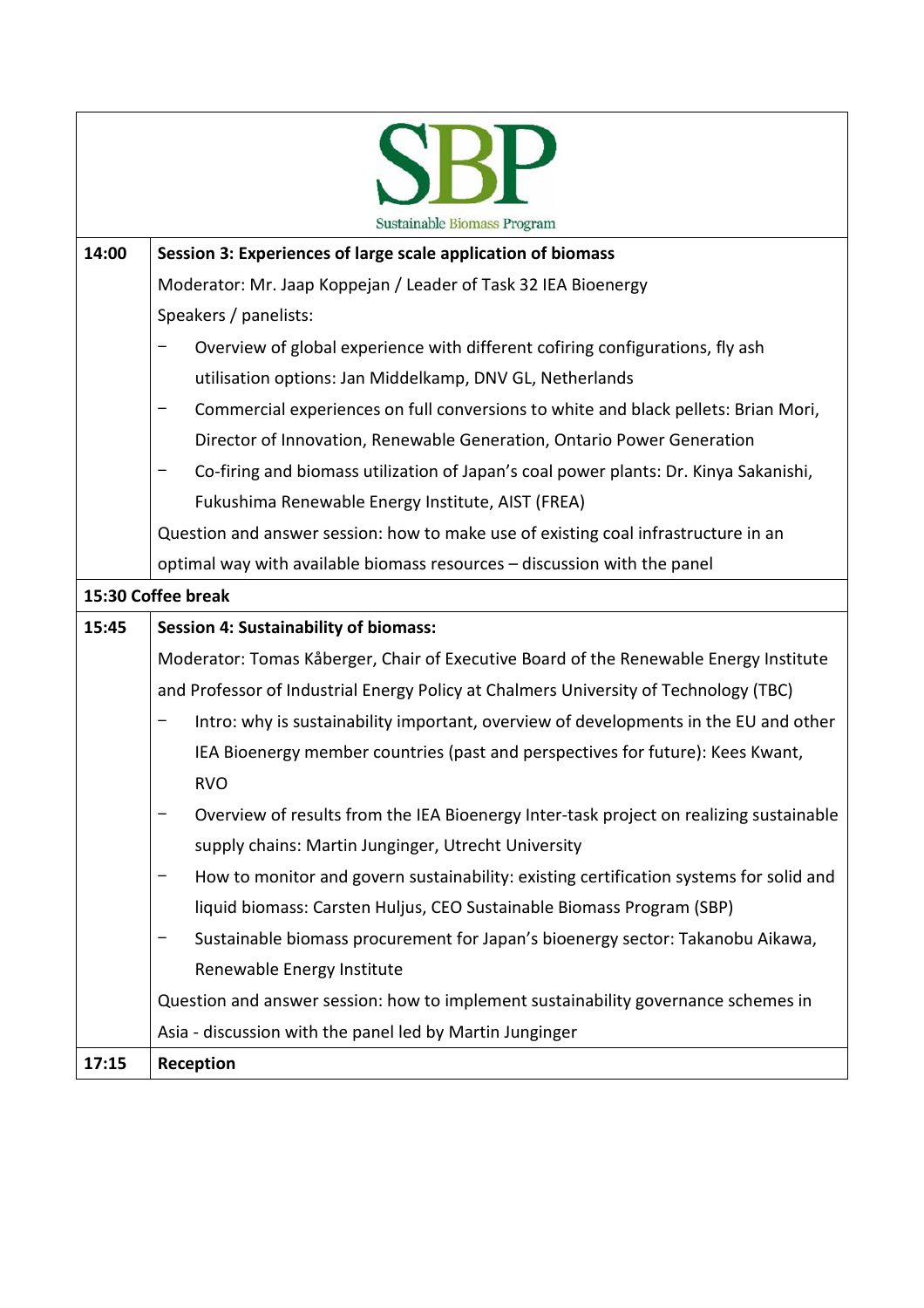# **Programme – Friday 7 September: Workshop part 2**

| 9:00  | Session 5: Future perspectives of regional development                                |
|-------|---------------------------------------------------------------------------------------|
|       | Moderator: Prof. Dr. Hideo Sakai, Japan Woody Bioenergy Association (JWBA)            |
|       | Sweden: Tomas Kåberger, Chair of Executive Board Renewable Energy Institute and       |
|       | Professor of Industrial Energy Policy at Chalmers University of Technology            |
|       | Denmark: Ms. Izumi Tanaka, Embassy of Denmark, Japan                                  |
|       | China: Dr. Dou Kejun, Senior Bioenergy Adviser, China National Renewable Energy       |
|       | Centre, Industry Coordination Dep.                                                    |
|       | Malaysia: Mr. Timothy Ong, Head of International Biomass Strategy Delivery Unit       |
|       | Japan: Prof. Dr. Toshihiko Nakata, Tohoku University                                  |
| 11:00 | Forum discussion: Collaboration opportunities to realize sustainable bioenergy        |
|       | development in Asia                                                                   |
|       | Chair: Kees Kwant, RVO                                                                |
|       | Members of IEA bioenergy (Japan, South Korea)                                         |
|       | Invited observers from industry of current IEA Bioenergy member countries (Mr.        |
|       | Yamamoto Takeshi, Japan's biomass power association (BPA) and others) and             |
|       | prospective member countries (to be announced)                                        |
|       | This session will also aim to formulate conclusions from all sessions of the workshop |
| 13:00 | Closing and end of open workshop, lunch                                               |
|       |                                                                                       |
| 14:00 | Closed workshop for policy makers (invitation only)                                   |
|       |                                                                                       |
| 17:00 | End of program                                                                        |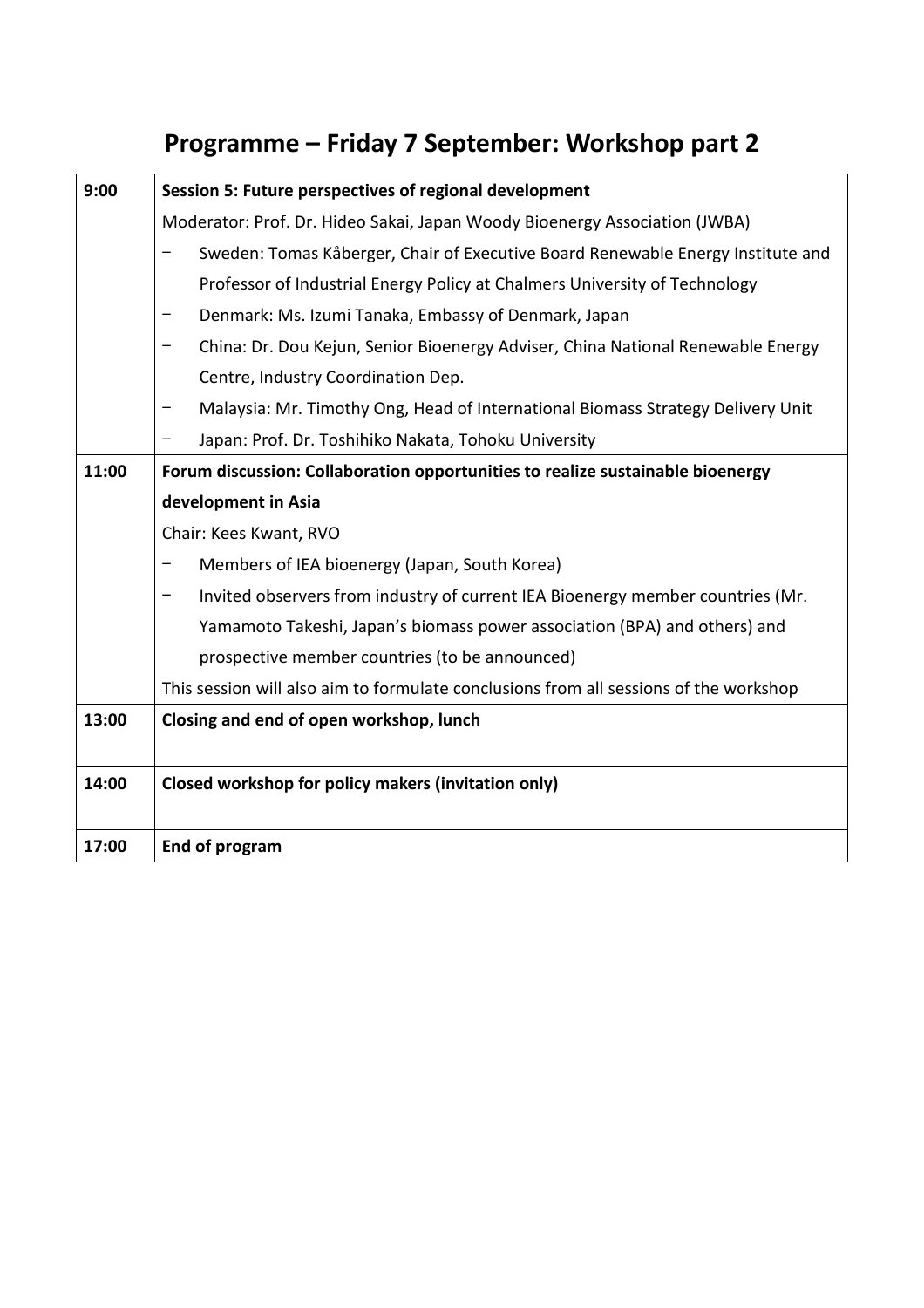# **Practical arrangements**

### **Location of the meeting**

The workshop will take place at NEDO branch office (Daido-Seimei Kasumigaseki Bldg 12F, 1-4-2 Kasumigaseki Chiyodaku, 100-0013). The meeting will commence at 09:00 hours on Thursday 6 September 2018 with one and a half-day workshop.

An optional study tour has been arranged for Wednesday 5 September from 13:00 hours.



### **Registration**

The workshop itself can be attended free of charge, however we do require you to register as the number of seats are limited. Registration can be done on the following page:<https://goo.gl/forms/lcQV5RxLqCl9566Z2> Travel and accommodation costs are at your own expenses.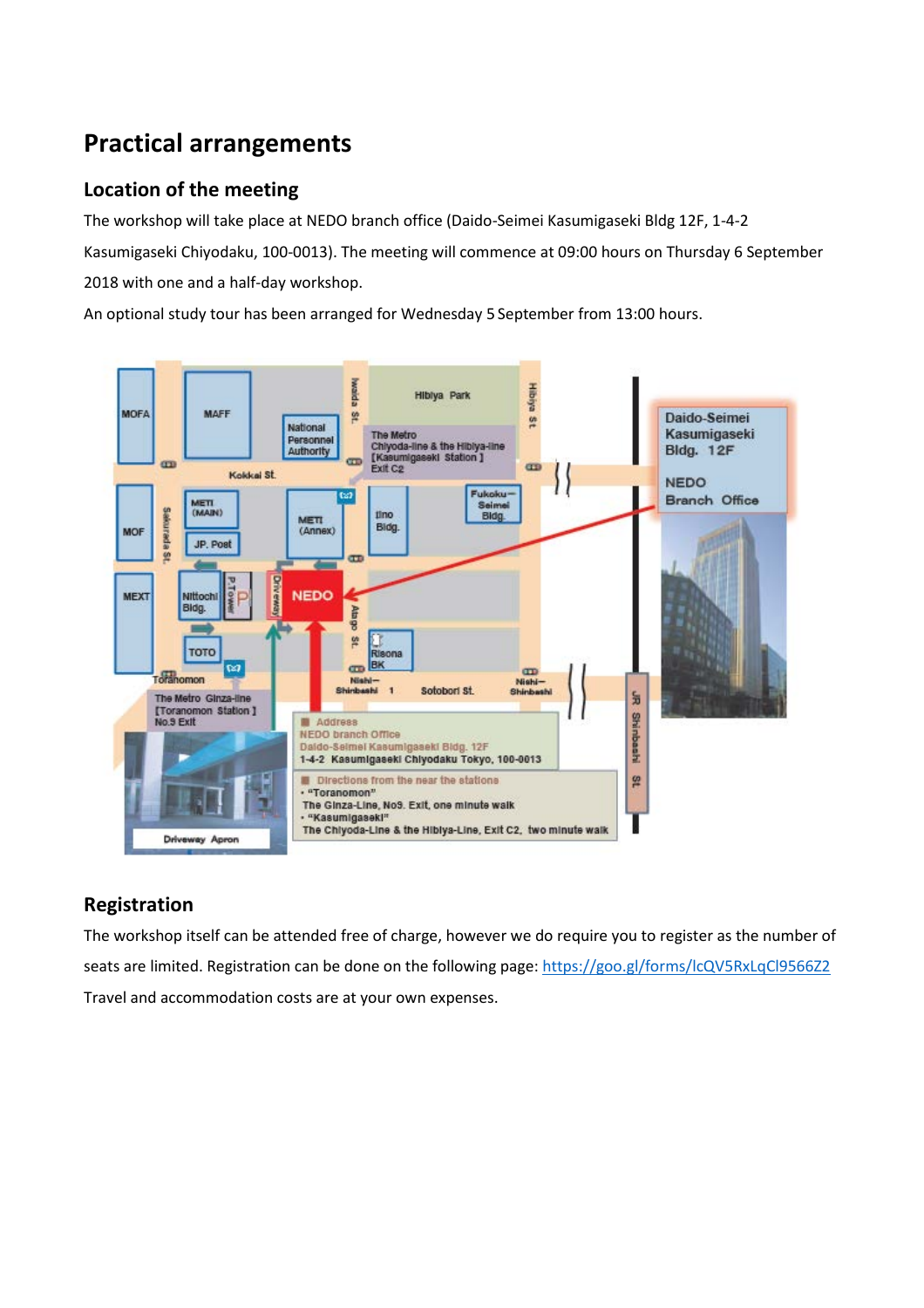### **Hotel Accommodation:**

There are three hotels in the close vicinity of the NEDO building. We ask you to book a room yourself in one of these hotels. Suggested hotels are:

- 1. HOTEL OKURA, see [www.hotelokura.co.jp/tokyo/en.](http://www.hotelokura.co.jp/tokyo/en) This hotel is a 16 min walk to the NEDO conference room. Getting there from the airport: se[e here](http://www.hotelokura.co.jp/tokyo/en/location/)
- 2. ANA Intercontinental, see [http://anaintercontinental-tokyo.jp/en/.](http://anaintercontinental-tokyo.jp/en/) This hotel is about 18min walking time to the NEDO conference room. Getting there from the airport: se[e here.](http://anaintercontinental-tokyo.jp/en/access/)
- 3. Tokyu REI HOTEL, se[e https://www.tokyuhotels.co.jp/atagoyama-r/:](https://www.tokyuhotels.co.jp/atagoyama-r/) walking time 8 min to NEDO conference room. Getting there from the airport: see [here.](https://www.tokyuhotelsjapan.com/global/atagoyama-r/access/index.html)

The location of these hotels with respect to the NEDO building can be see[n here.](https://drive.google.com/open?id=1Hqo9s9uz0Z14AXRCTTm5i60OySHnF7mX&usp=sharing)

### **Airport Transfers:**

There are airport transfers from Narita Airport and Haneda Airport to the downtown hotels, however trains and taxis can also be taken. Examples for the Okura hotel and ANA INTERNATIONAL are shown below. In case of the Tokyu REI HOTEL, please refer to the hotel webpage.



**Limousine bus from Narita Airport to the hotels** is JPN 3,100yen ONE WAY. Look for the Limousine Bus Counter located in the Arrival Lobby. The signboard reads "LIMOUSINE BUS TO DOWNTOWN HOTELS". Tickets may be purchased directly upon arrival at Narita without advance reservations. Upon purchase of your ticket, you will be advised of the departure time and gate number.